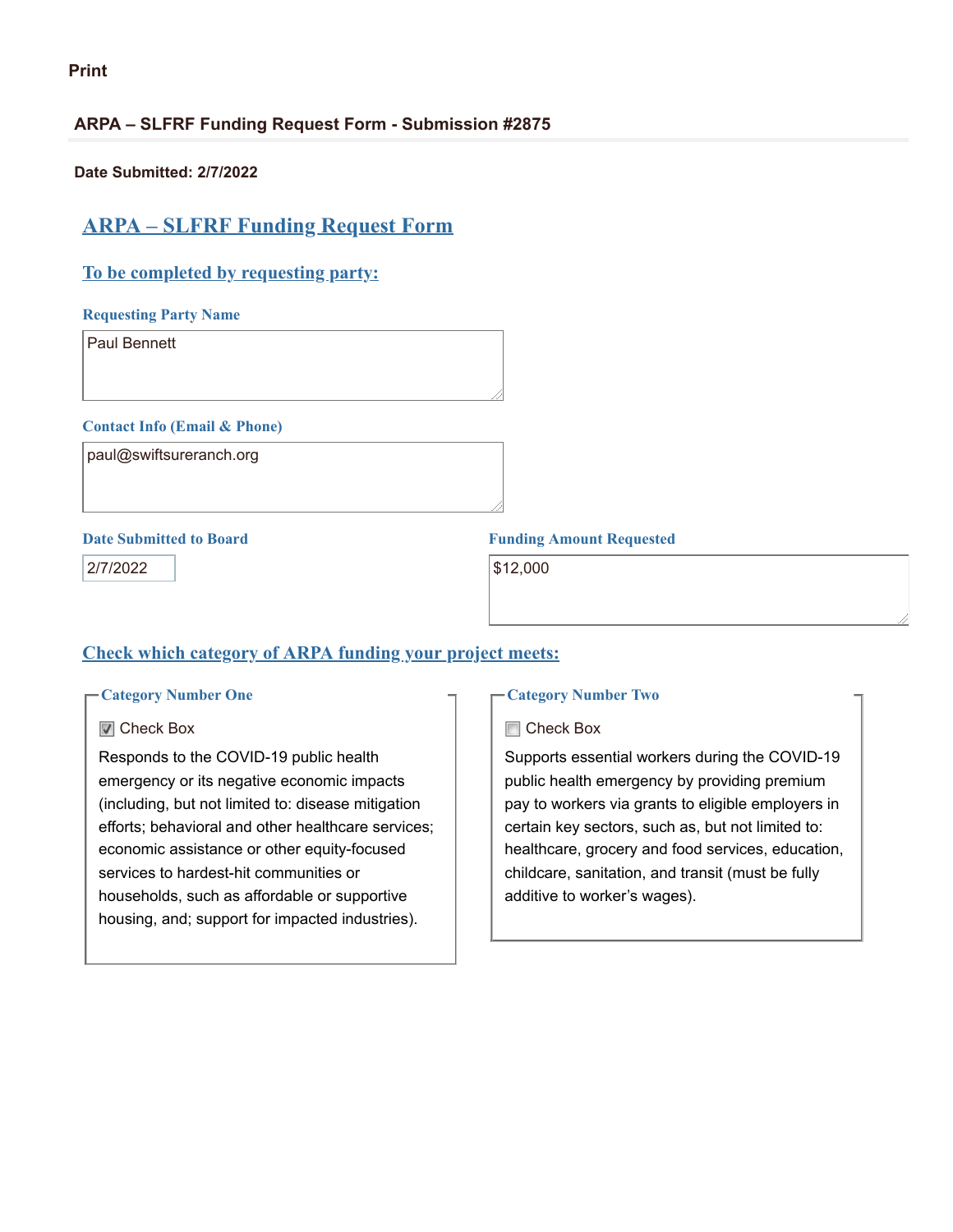#### **Category Number Three**

#### **□ Check Box**

For the provision of government services, to the extent of the reduction in revenue due to the COVID-19 public health emergency, relative to revenues collected in the most recent full fiscal year of the recipient prior to the emergency.

#### **Category Number Four**

Check Box

Improves water & sewer or broadband infrastructure (including investments intended to facilitate the creation of affordable and workforce housing).

#### **Please upload your supporting documents in a PDF format**

| Project Description: one page max* |
|------------------------------------|
| Swiftsure-ARPA-Request.docx        |
| Provide a comprehensive            |
| description of the proposed        |
| project to include a clear         |
| justification for how it meets the |
| <b>ARPA funding criteria.</b>      |

**Draft project budget: one page max\*** Swiftsure-ARPA-DraftBudget.docx

#### **Additional Supporting Documentation:**

Choose File No file chosen

**(e.g., maps, drawings, letters of support)**

### **References for additional information:**

U.S. Department of the Treasury – [Coronavirus](https://home.treasury.gov/policy-issues/coronavirus/assistance-for-state-local-and-tribal-governments/state-and-local-fiscal-recovery-funds) State and Local Fiscal Recovery Funds The U.S. Department of Treasury website is a valuable resource for questions regarding eligible uses of these funds.

#### **Electronic Signature Agreement\***

By checking the "I agree" box below, you agree and acknowledge that 1) your application will not be signed in the sense of a traditional paper document, 2) by signing in this alternate manner, you authorize your electronic signature to be valid and binding upon you to the same force and effect as a handwritten signature, and 3) you may still be required to provide a traditional signature at a later date.

I agree.

#### **Electronic Signature**

Paul Bennett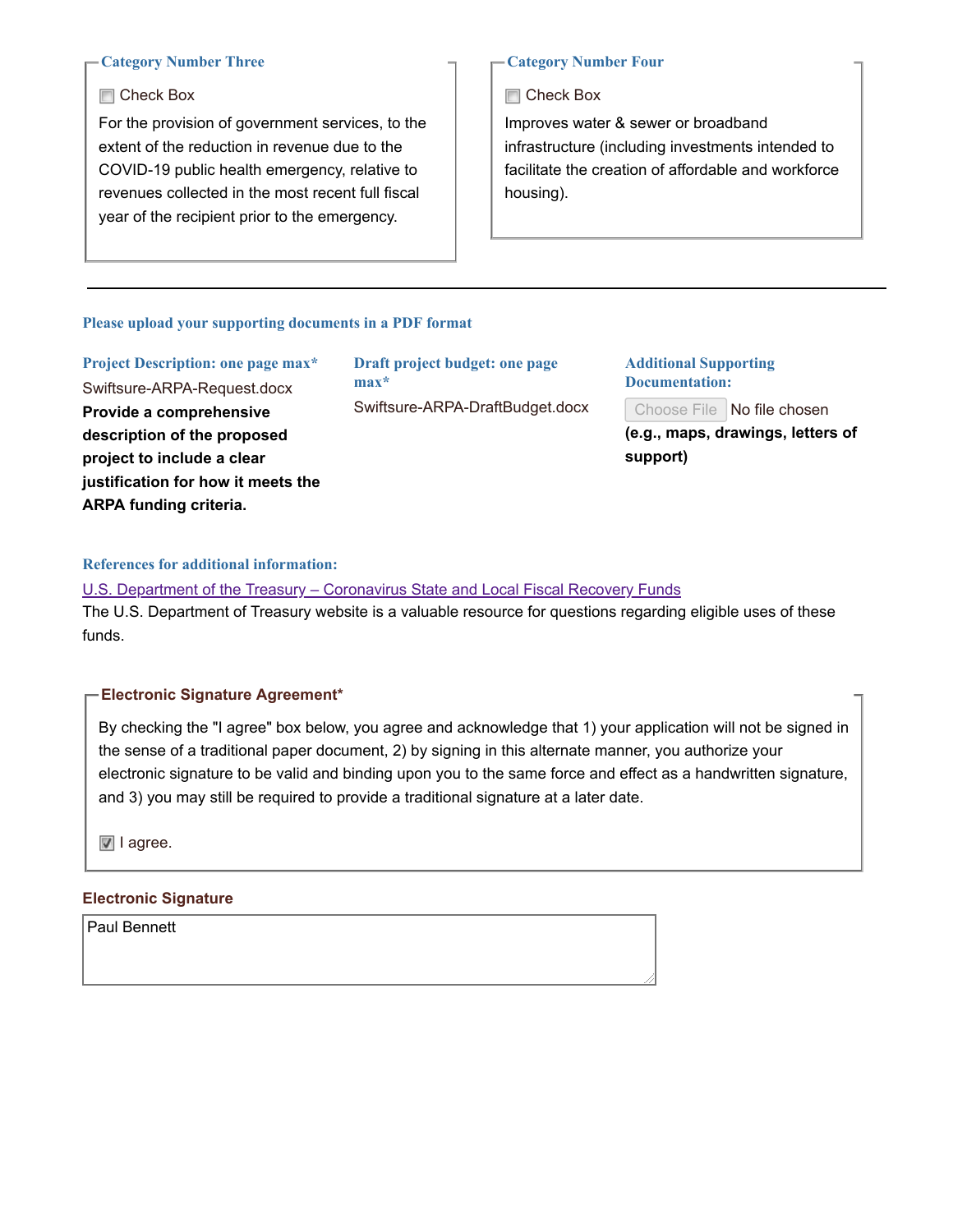

Paul Bennett, Executive Director Swiftsure Ranch Therapeutic Equestrian Center 114 Calypso Lane Bellevue, ID 83313

Blaine County Board of Commissioners 206 South 1st Avenue Suite 300 Hailey, ID 83333

January 6<sup>th</sup>, 2022

Mr. Fosbury, Ms. McCleary, and Ms. Davis:

Swiftsure Ranch Therapeutic Equestrian Center Inc. requests funding under ARPA-SLFRF to address financial hardships resulting from establishing and following necessary COVID-19 prevention and mitigation protocols. In 2021 alone, Swiftsure was forced to spend more than \$12,000 on these efforts. As a small nonprofit which is more than 90% funded by contributions, this represents a significant economic hardship for us. Funding through ARPA-SLFRF will assist us in continued implementation of COVID-related protective safety measures for as long as they are needed.

Goals of the safety protocols: mitigate potential spread of the disease and keep our participants safe, while still providing the services they need.

Our protocols are evidence-based, in accordance with CDC and other government guidelines to protect students, teachers, staff and communities, workplaces, and recreational facilities. Interventions include:

- Providing face masks to employees, volunteers, participants, and visitors.
- Providing employees with additional PPE including gloves and protective garments.
- Providing hand sanitizer in high-traffic areas.
- Cleaning and sanitizing all lesson equipment between lessons.
- Cleaning all high-touch surfaces at least daily.

Swiftsure provides equine-assisted activities and therapies to hundreds of Blaine County's most vulnerable citizens, many of whom are children, elderly, or face health challenges that render them potentially more at risk from COVID-19. Our flagship programs are designed to assist those who are impacted by physical, mental, emotional, educational, and social disabilities and challenges. To keep our services available to all who can benefit, regardless of income, we do not charge for our services. Thank you for your consideration.

Paul Bennett Executive Director Swiftsure Ranch Therapeutic Equestrian Center